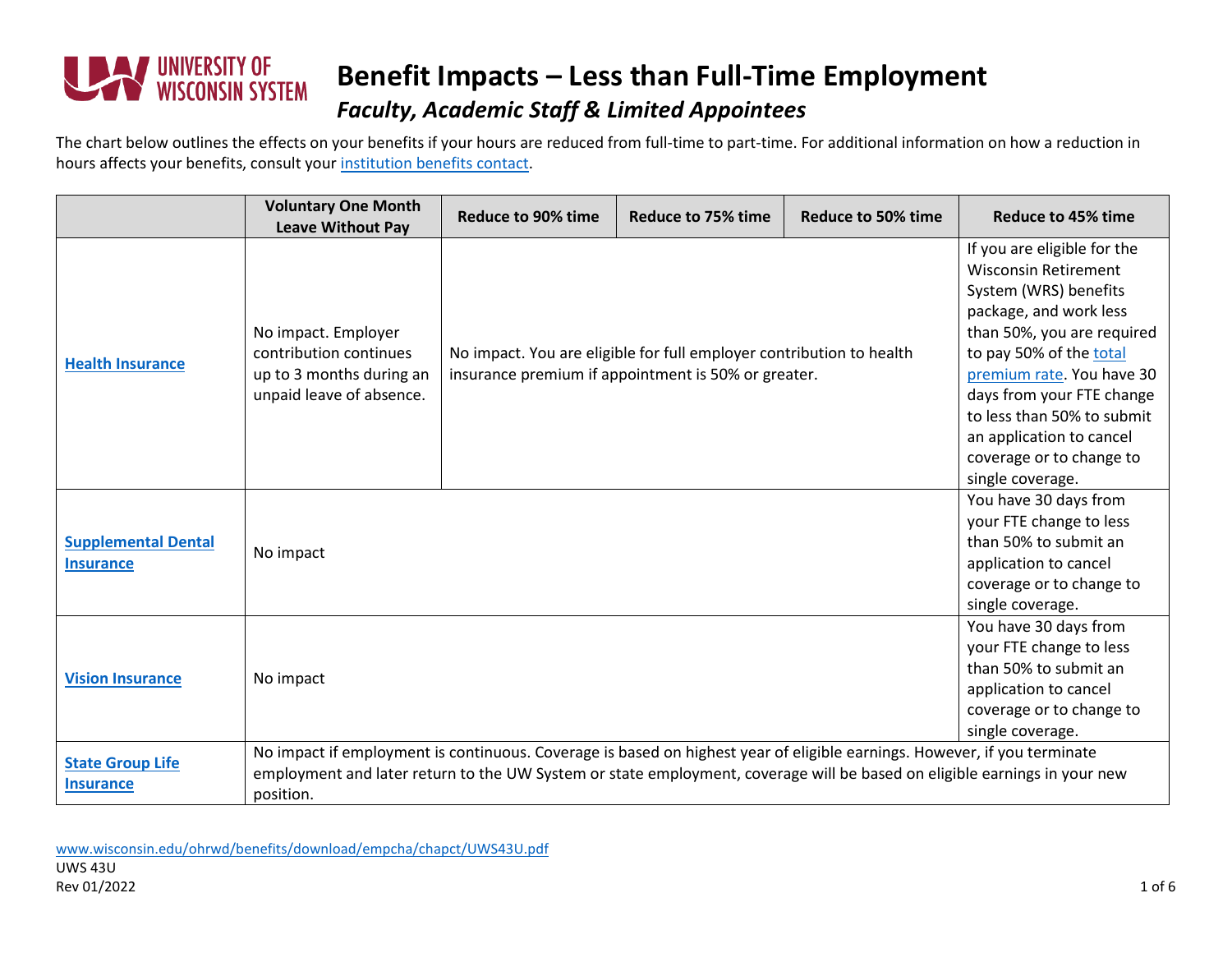

*Faculty, Academic Staff & Limited Appointees*

|                                                                                  | <b>Voluntary One Month</b><br><b>Leave Without Pay</b>                                                                                                                                                                                                                                                                                                        | <b>Reduce to 90% time</b> | <b>Reduce to 75% time</b>                                                                                                                                                                                                                                                                                      | <b>Reduce to 50% time</b> | <b>Reduce to 45% time</b>                                                                                                                          |  |  |
|----------------------------------------------------------------------------------|---------------------------------------------------------------------------------------------------------------------------------------------------------------------------------------------------------------------------------------------------------------------------------------------------------------------------------------------------------------|---------------------------|----------------------------------------------------------------------------------------------------------------------------------------------------------------------------------------------------------------------------------------------------------------------------------------------------------------|---------------------------|----------------------------------------------------------------------------------------------------------------------------------------------------|--|--|
| <b>Individual &amp; Family Life</b><br><b>Insurance</b>                          | No impact if employment is continuous and you remain eligible for the plan. You may reduce or cancel coverage at any time.                                                                                                                                                                                                                                    |                           |                                                                                                                                                                                                                                                                                                                |                           |                                                                                                                                                    |  |  |
| <b>UW Employees, Inc. Life</b><br><b>Insurance</b>                               | No impact if employment is continuous and you remain eligible for the plan. You may cancel coverage at any time.                                                                                                                                                                                                                                              |                           |                                                                                                                                                                                                                                                                                                                |                           |                                                                                                                                                    |  |  |
| <b>University Insurance</b><br><b>Association (UIA) Life</b><br><b>Insurance</b> | If your salary drops below the monthly salary threshold required to participate in the plan, your coverage will end the December<br>31 following the date your salary falls below the monthly salary threshold. You will receive notification when you are no longer<br>eligible for coverage and be given an opportunity to convert to an individual policy. |                           |                                                                                                                                                                                                                                                                                                                |                           |                                                                                                                                                    |  |  |
| <b>Accidental Death &amp;</b><br><b>Dismemberment</b><br>(AD&D) Insurance        | No impact if employment is continuous and you remain eligible for the plan. You may change your coverage level at any time.                                                                                                                                                                                                                                   |                           |                                                                                                                                                                                                                                                                                                                |                           |                                                                                                                                                    |  |  |
| <b>Accident Insurance</b>                                                        | No impact                                                                                                                                                                                                                                                                                                                                                     |                           |                                                                                                                                                                                                                                                                                                                |                           | You have 30 days from<br>your FTE change to less<br>than 50% to submit an<br>application to cancel<br>coverage or to change to<br>single coverage. |  |  |
| <b>Income Continuation</b><br><b>Insurance (ICI)</b>                             | Premium rates and<br>benefit levels remain the<br>same until a full calendar<br>year of WRS eligible<br>earnings are available<br>(updated during annual<br>update period).                                                                                                                                                                                   | FTE change.               | If there is a change to appointment percentage, premiums and benefits are based on the new<br>projected annual earnings until a full calendar year of WRS eligible earnings are available (updated<br>during the first quarter of each calendar year). Both ICI premiums and benefit levels will be reduced at |                           |                                                                                                                                                    |  |  |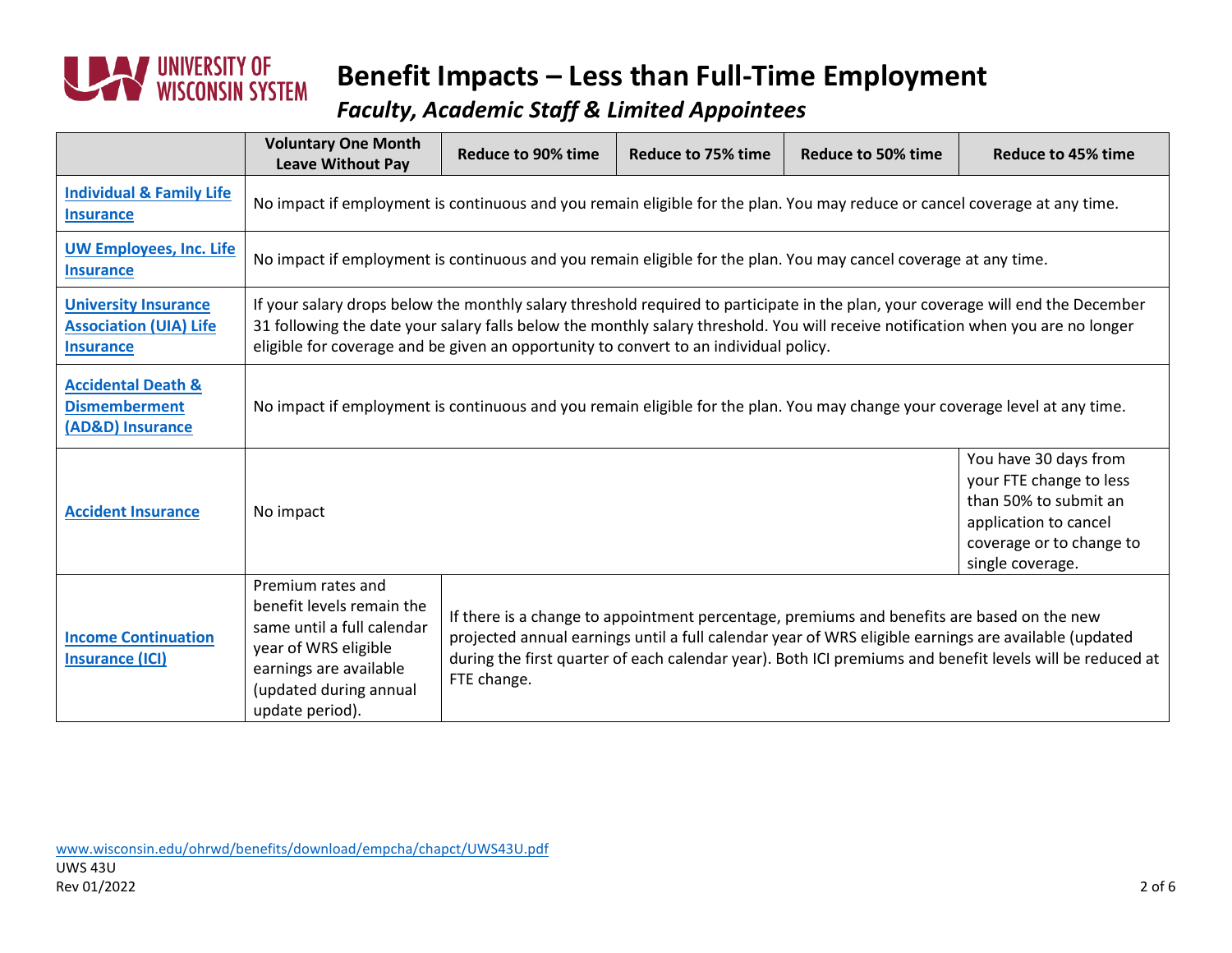

#### *Faculty, Academic Staff & Limited Appointees*

|                                                   | <b>Voluntary One Month</b><br><b>Leave Without Pay</b> | <b>Reduce to 90% time</b> | <b>Reduce to 75% time</b> | <b>Reduce to 50% time</b> | <b>Reduce to 45% time</b>                                                                                                                                                                                                                                                                                                                                                                                                                                                                                                |
|---------------------------------------------------|--------------------------------------------------------|---------------------------|---------------------------|---------------------------|--------------------------------------------------------------------------------------------------------------------------------------------------------------------------------------------------------------------------------------------------------------------------------------------------------------------------------------------------------------------------------------------------------------------------------------------------------------------------------------------------------------------------|
| <b>Flexible Spending</b><br><b>Accounts (FSA)</b> |                                                        | No impact                 |                           |                           | If your FTE is reduced to<br>less than 50%, you may<br>decrease your annual<br>contribution amount to<br>your Healthcare and<br>Dependent Day Care<br>Account within 30 days of<br>the reduction to your<br>hours. You may decrease<br>your annual contribution to<br>an amount equal to or<br>greater than what you have<br>already contributed for the<br>current plan year. You may<br>not decrease your annual<br>contribution to an amount<br>less than what you have<br>already spent from your<br>Healthcare FSA. |
| <b>Health Savings Account</b><br>(HSA)            |                                                        | No impact                 |                           |                           | If your FTE is reduced to less<br>than 50%, you will receive<br>50% of the employer<br>contribution to your HSA.<br>The total annual employer<br>contribution will be pro-<br>rated based on the effective<br>date of your FTE reduction.<br>There is no impact to your<br>employee contribution to<br>your HSA. You may change<br>your employee contribution<br>at any time.                                                                                                                                            |

[www.wisconsin.edu/ohrwd/benefits/download/empcha/chapct/UWS43U.pdf](http://www.wisconsin.edu/ohrwd/benefits/download/empcha/chapct/UWS43U.pdf)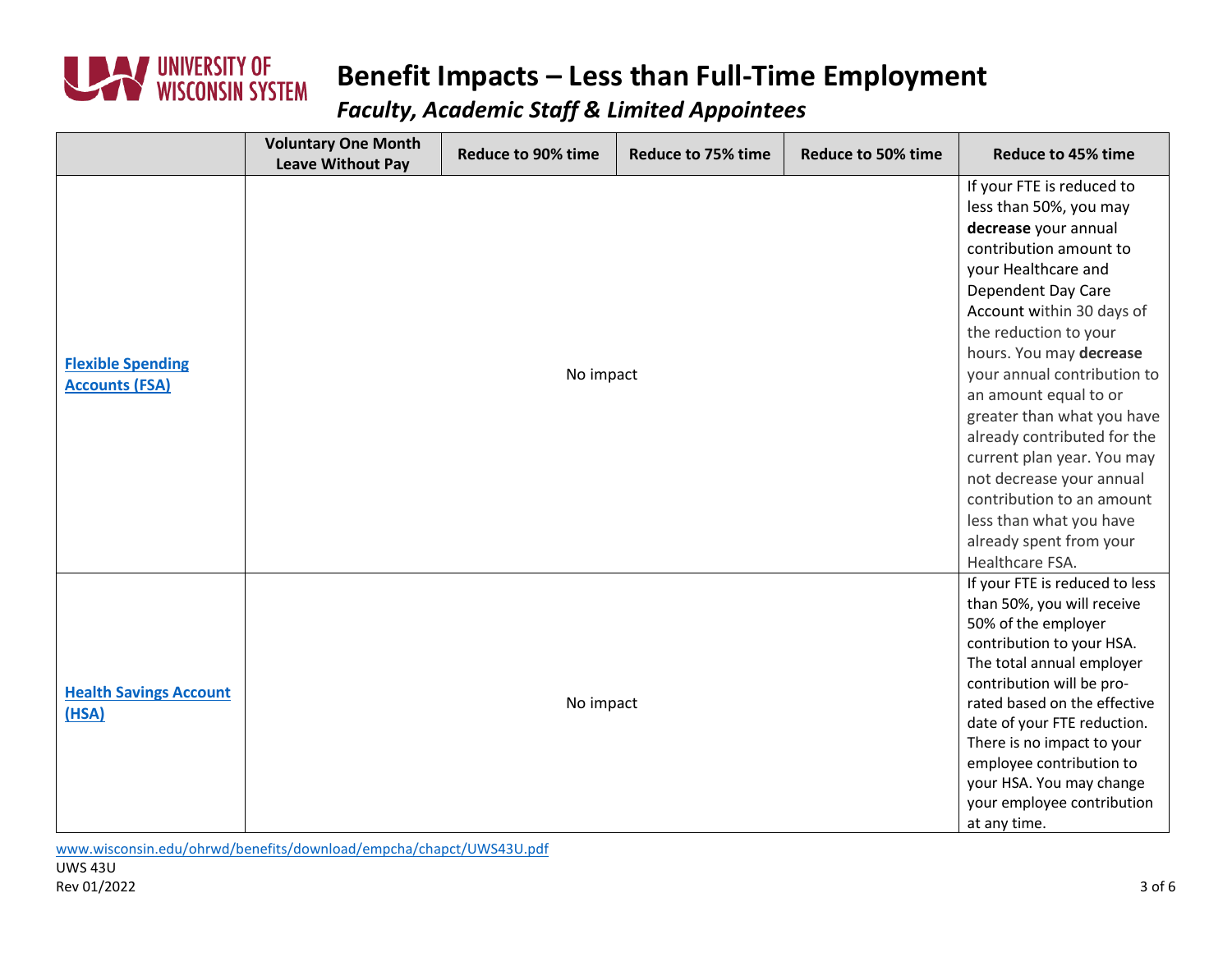

*Faculty, Academic Staff & Limited Appointees*

|                                                     | <b>Voluntary One Month</b>                                                                                                                                                                                                                                       | <b>Reduce to 90% time</b> | Reduce to 75% time | <b>Reduce to 50% time</b> | Reduce to 45% time                                                                                                                    |  |  |
|-----------------------------------------------------|------------------------------------------------------------------------------------------------------------------------------------------------------------------------------------------------------------------------------------------------------------------|---------------------------|--------------------|---------------------------|---------------------------------------------------------------------------------------------------------------------------------------|--|--|
|                                                     | <b>Leave Without Pay</b>                                                                                                                                                                                                                                         |                           |                    |                           |                                                                                                                                       |  |  |
| <b>Annual Wisconsin</b><br><b>Retirement System</b> |                                                                                                                                                                                                                                                                  |                           |                    |                           |                                                                                                                                       |  |  |
| (WRS) Service Credit                                |                                                                                                                                                                                                                                                                  |                           |                    |                           |                                                                                                                                       |  |  |
| <b>Reduced to:</b>                                  |                                                                                                                                                                                                                                                                  |                           |                    |                           |                                                                                                                                       |  |  |
| 9 Month Staff                                       | No impact                                                                                                                                                                                                                                                        | No impact                 | .9 year            | .6 year                   | .54 year                                                                                                                              |  |  |
| 12 Month Staff                                      | No impact                                                                                                                                                                                                                                                        | No impact                 | No impact          | .8 year                   | .72 year                                                                                                                              |  |  |
|                                                     | WRS Contributions: Contributions are based on your eligible earnings. The percentage of earnings both you and the UW System                                                                                                                                      |                           |                    |                           |                                                                                                                                       |  |  |
|                                                     | contribute to the WRS on an annual basis will stay the same. The total amount contributed to your WRS account will decrease if                                                                                                                                   |                           |                    |                           |                                                                                                                                       |  |  |
|                                                     | your eligible earnings decrease.                                                                                                                                                                                                                                 |                           |                    |                           |                                                                                                                                       |  |  |
|                                                     |                                                                                                                                                                                                                                                                  |                           |                    |                           |                                                                                                                                       |  |  |
|                                                     | WRS Creditable Service: Depending on the percent of time you are scheduled to work, you may receive a partial year of creditable                                                                                                                                 |                           |                    |                           |                                                                                                                                       |  |  |
|                                                     | service. A partial year is a percentage of the year that is equivalent to the hours spent in paid status (for example, actual hours                                                                                                                              |                           |                    |                           |                                                                                                                                       |  |  |
|                                                     |                                                                                                                                                                                                                                                                  |                           |                    |                           | worked, vacation, sick leave, or other paid leave status) divided by the number of hours required to qualify for a creditable year of |  |  |
|                                                     | service. For faculty, academic staff, or limited appointees 1,320 hours are needed from $7/1 - 6/30$ to receive a full year of                                                                                                                                   |                           |                    |                           |                                                                                                                                       |  |  |
| <b>Wisconsin Retirement</b>                         | creditable service. Note: You can only earn 1.0 year of creditable service in a 12-month period, no matter how many hours you are                                                                                                                                |                           |                    |                           |                                                                                                                                       |  |  |
| <b>System (WRS)</b>                                 | in paid status.                                                                                                                                                                                                                                                  |                           |                    |                           |                                                                                                                                       |  |  |
| (contributions,                                     | WRS Vesting: If you first became eligible for the WRS after July 1, 2011, you need five years of creditable service to be vested in                                                                                                                              |                           |                    |                           |                                                                                                                                       |  |  |
| creditable service,                                 | the WRS.                                                                                                                                                                                                                                                         |                           |                    |                           |                                                                                                                                       |  |  |
| vesting, and retirement                             |                                                                                                                                                                                                                                                                  |                           |                    |                           |                                                                                                                                       |  |  |
| benefit)                                            | WRS Retirement Benefit: Your WRS retirement benefit is calculated using two methods; the formula method and the money                                                                                                                                            |                           |                    |                           |                                                                                                                                       |  |  |
|                                                     | purchase method. At retirement, the benefit is calculated under both methods, and you receive the higher amount. Under the                                                                                                                                       |                           |                    |                           |                                                                                                                                       |  |  |
|                                                     | formula benefit method, your WRS retirement benefit is based on your three highest fiscal years' eligible earnings. The years do<br>not need to be consecutive or the last years reported. Under the money purchase method, your WRS retirement benefit is based |                           |                    |                           |                                                                                                                                       |  |  |
|                                                     |                                                                                                                                                                                                                                                                  |                           |                    |                           |                                                                                                                                       |  |  |
|                                                     | on your total employee and employer contributions made to the plan.                                                                                                                                                                                              |                           |                    |                           |                                                                                                                                       |  |  |
|                                                     | If your eligible earnings are lower, it may not be one of your three highest fiscal years' earnings used under the formula method.                                                                                                                               |                           |                    |                           |                                                                                                                                       |  |  |
|                                                     | Under the money purchase benefit method, if your eligible earnings are reduced, your employee and employer contributions will                                                                                                                                    |                           |                    |                           |                                                                                                                                       |  |  |
|                                                     | be less. For additional information on calculating your WRS retirement benefit, review the ETF Calculating Your Retirement                                                                                                                                       |                           |                    |                           |                                                                                                                                       |  |  |
|                                                     | Benefits (ET-4107) brochure.                                                                                                                                                                                                                                     |                           |                    |                           |                                                                                                                                       |  |  |

[www.wisconsin.edu/ohrwd/benefits/download/empcha/chapct/UWS43U.pdf](http://www.wisconsin.edu/ohrwd/benefits/download/empcha/chapct/UWS43U.pdf) UWS 43U Rev 01/2022 4 of 6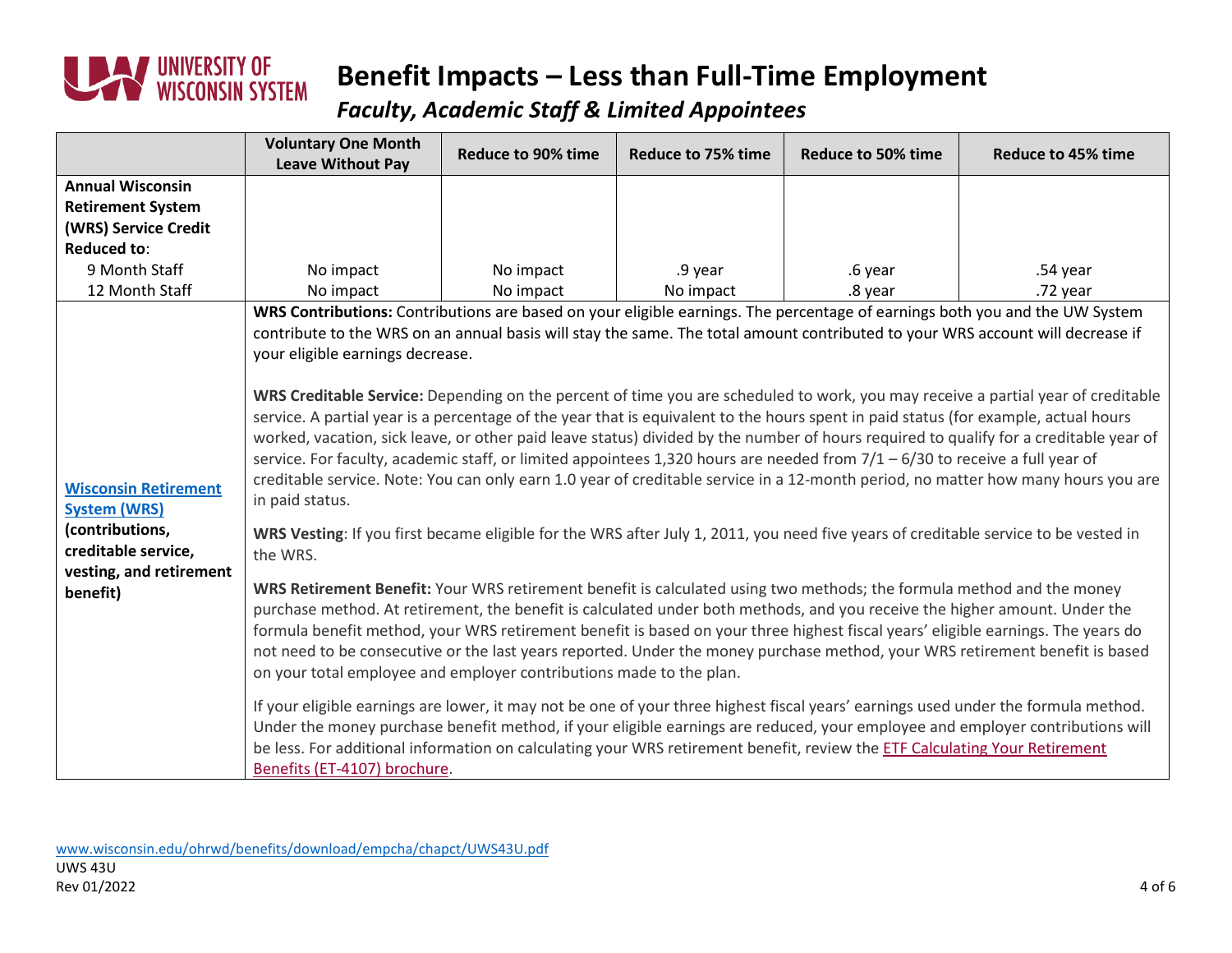

*Faculty, Academic Staff & Limited Appointees*

|                                                                                                                                                    | <b>Voluntary One Month</b><br><b>Leave Without Pay</b>                                                                                                                                                                                                                                                                                                                                                                                                  | <b>Reduce to 90% time</b> | <b>Reduce to 75% time</b> | <b>Reduce to 50% time</b> | <b>Reduce to 45% time</b> |  |
|----------------------------------------------------------------------------------------------------------------------------------------------------|---------------------------------------------------------------------------------------------------------------------------------------------------------------------------------------------------------------------------------------------------------------------------------------------------------------------------------------------------------------------------------------------------------------------------------------------------------|---------------------------|---------------------------|---------------------------|---------------------------|--|
| <b>UW 403(b)</b><br><b>Supplemental</b><br><b>Retirement Program</b><br>(SRP)<br><b>Wisconsin Deferred</b><br><b>Compensation (457)</b><br>Program | You may change your contribution amount if your appointment percentage changes.<br>Review the UW 403(b) Supplemental Retirement Program and Wisconsin Deferred Compensation web pages for information<br>about how to change your election.                                                                                                                                                                                                             |                           |                           |                           |                           |  |
| <b>Disability Retirement</b><br>Program                                                                                                            | A reduction in hours may lower your benefit amount. Benefits are based on your final average earnings, and your years of actual<br>creditable service. Any reduction in pay will reduce earnings and may affect your final average earnings.                                                                                                                                                                                                            |                           |                           |                           |                           |  |
| <b>Personal Holiday -</b><br>annual accrual in next<br>fiscal year (36 hours)<br>reduced by:                                                       | No impact                                                                                                                                                                                                                                                                                                                                                                                                                                               | 3.6 hours                 | 9 hours                   | 18 hours                  | 19.8 hours                |  |
| <b>Legal Holiday</b>                                                                                                                               | Legal holiday hours are earned based on the number of hours in pay status during the pay period in which the legal holiday falls.<br>All other criteria for paid legal holidays apply except if you have an alternate work schedule and your scheduled work day does not<br>fall on or after the legal holiday, you will be granted legal holiday based on the number of hours in pay status during the pay<br>period in which the legal holiday falls. |                           |                           |                           |                           |  |
| Sick Leave - annual<br>accrual (96 hours)<br>reduced by:<br>9 Month Staff<br>12 Month Staff                                                        | 10.7 hours<br>8 hours                                                                                                                                                                                                                                                                                                                                                                                                                                   | 9.6 hours<br>9.6 hours    | 24 hours<br>24 hours      | 48 hours<br>48 hours      | 52.8 hours<br>52.8 hours  |  |
| Vacation - annual<br>accrual (176 hours)<br>reduced by:                                                                                            | 14.67 hours                                                                                                                                                                                                                                                                                                                                                                                                                                             | 17.6 hours                | 44 hours                  | 88 hours                  | 96.8 hours                |  |